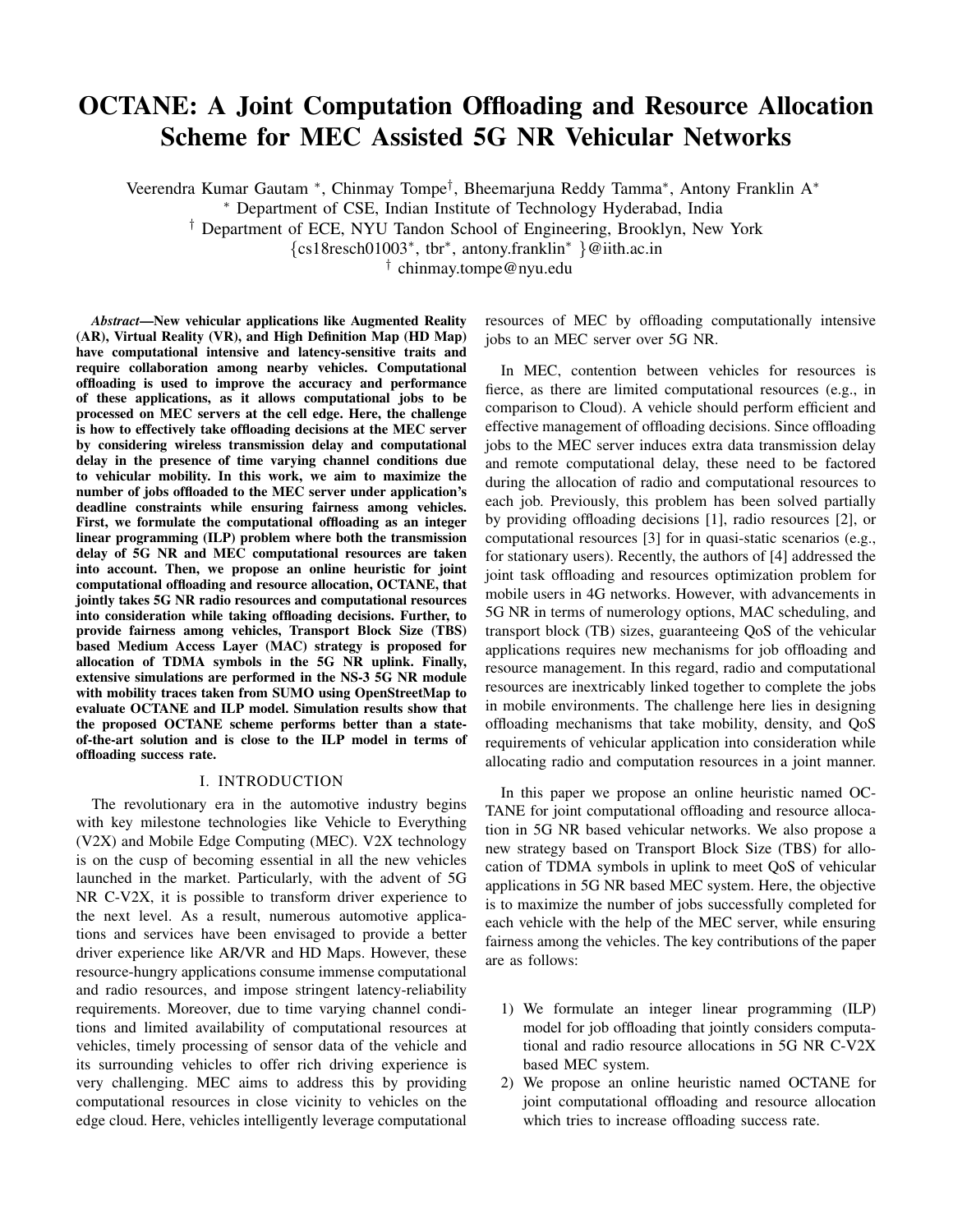

Fig. 1: System Model

#### II. RELATED WORK

In recent years, synergy between computational offloading and radio resource allocation to reduce data processing time is drawing attention. The authors of [5] formulated the joint problem of offloading and radio resource allocation as an Integer programming (IP) problem and proposed a solution based on dynamic search algorithm for a Wi-Fi based MEC system. The author of [6] proposed a Multi-Dimensional Search and Adjust, an offline algorithm that sub-optimally solves the combined computation partitioning and radio resource allocation problem. They also proposed an online method called cooperative online scheduling. Factoring in the time varying channel conditions in vehicular networks, the authors of [7] put forward a convex optimization-based solution with the objective to minimize the total energy consumption of the users. The authors of [8] addressed the radio resource allocation problem using convex and quasiconvex optimization techniques and also proposed a novel heuristic algorithm for offloading. These works usually first calculated the expected delay or energy consumption for target jobs and then offloaded them to the mobile edge if the delay or energy consumption can be reduced further. The authors of [4] considered the problem of offloading decision and resource allocation to achieve the optimal system-wide user utility in a multi-user mobile scenario and proved that the problem is NP-Hard. Then they proposed a heuristic mobility-aware offloading algorithm (HMAOA) to obtain approximate optimal offloading decisions in polynomial time.

In this paper, we propose a novel joint computation offloading and computational resource allocation scheme named OCTANE in 5G NR C-V2X based MEC system. The proposed scheme jointly decides two things: i) subset of jobs to be offloaded by the vehicles and ii) computational resource allocations to the offloaded jobs at the MEC server. Moreover, we compare the proposed scheme with HMAOA algorithm to show its superiority.

#### III. SYSTEM MODEL AND PROBLEM FORMULATION

In this section, we first describe the 5G NR C-V2X based MEC system model considered. Then, we introduce vehicle

side local computing and MEC side (offloading) computing models. Thereafter, we formulate the job offloading decision problem as an ILP model by considering radio and computational resources. The notations used are summarized in Table I. TABLE I: NOTATIONS

| Symbol                                      | <b>Description</b>                          |
|---------------------------------------------|---------------------------------------------|
| ν                                           | Set of vehicles                             |
| ĸ                                           | Set of jobs                                 |
| $\overline{\mathcal{K}'}$                   | Set of jobs offloaded to MEC Server         |
| $\overline{\mathcal{W}}_{v,k}$              | Job tuple                                   |
| $\alpha_{v,k}^{in}$                         | Input size of the job                       |
| $\bar{\beta}^{\dot{c}\dot{p}\dot{u}}_{v,k}$ | CPU cycles required for the job             |
| delay<br>$\gamma_{v,k}$                     | Deadline of the job                         |
| $\vec{\Gamma}^{local}$<br>v,k               | Local computational delay for the job       |
| $\lnot mec$                                 | MEC computational delay for the job         |
| $\frac{I_{v,k}}{T_{v,k}^{NR}}$              | 5G NR Transmission Delay                    |
| $f_v^{local}$                               | Vehicle's processing capacity               |
| $\overline{F}_{max}$                        | MEC server's processing capacity            |
| $x_{v,k}$                                   | Number of RBs required for the job          |
| $y_{v,k}$                                   | Number of CPU cycles required for the job   |
| $\overline{rbg_{th}}$                       | Resource Block (RB) Threshold for the job   |
| $job_{th}$                                  | Job threshold per vehicle per second        |
| $N_{total}^{RB}$                            | Total number of RBs per second              |
| $t_{\rm slot}^{\overline{\rm NR}}$          | Slot duration in 5G NR                      |
| $\phi_{v,k}$                                | Vehicle side binary variable for offloading |
| $\eta_{v,k}$                                | MEC side binary variable for offloading     |

#### *A. System Model*

In this paper, to show the impact of mobility, we have taken a typical scenario of V vehicles navigating along a roadway. The set of vehicles are denoted by  $V = \{1, \ldots, V\}$  and indexed by  $v \in V$ . All vehicles are equipped with 5G NR based On-Board Units (OBUs) which have their own local but limited computational capabilities. As shown in Fig. 1, we consider a 5G NR base station (gNodeB) which is connected to an MEC server that serves as a proximate cloud by which vehicles connected to the gNodeB extend their computing power by offloading their jobs. The assumption is that vehicles are connected to the MEC server over Vehicle-to-Network (V2N) in 5G NR C-V2X. Vehicles generate jobs with timing constraints that can be done locally. If local computing capacity is not sufficient or jobs are going to miss their deadlines, then jobs are considered for offloading to the MEC server which incurs an extra transmission delay. All the offloading requests made by vehicles are processed by the MEC server but some of them could be denied due to the following reasons: 1) job requires more computational resources than what the MEC server has, 2) total delay is more than the deadline of the job, and 3) jobs per vehicle threshold exceeds. The MEC server endeavors to maximize the number of jobs successfully offloaded and it makes offloading decisions i.e., accepting/rejecting requests coming from the vehicles in near real-time. However, the MEC server also has limited computational resources, hence it should consider both computational and radio resources jointly while making offloading decisions. If a vehicle is having poor channel conditions, then more computational resources should be allocated to its jobs at the MEC server to ensure that the jobs meet their timing constraints.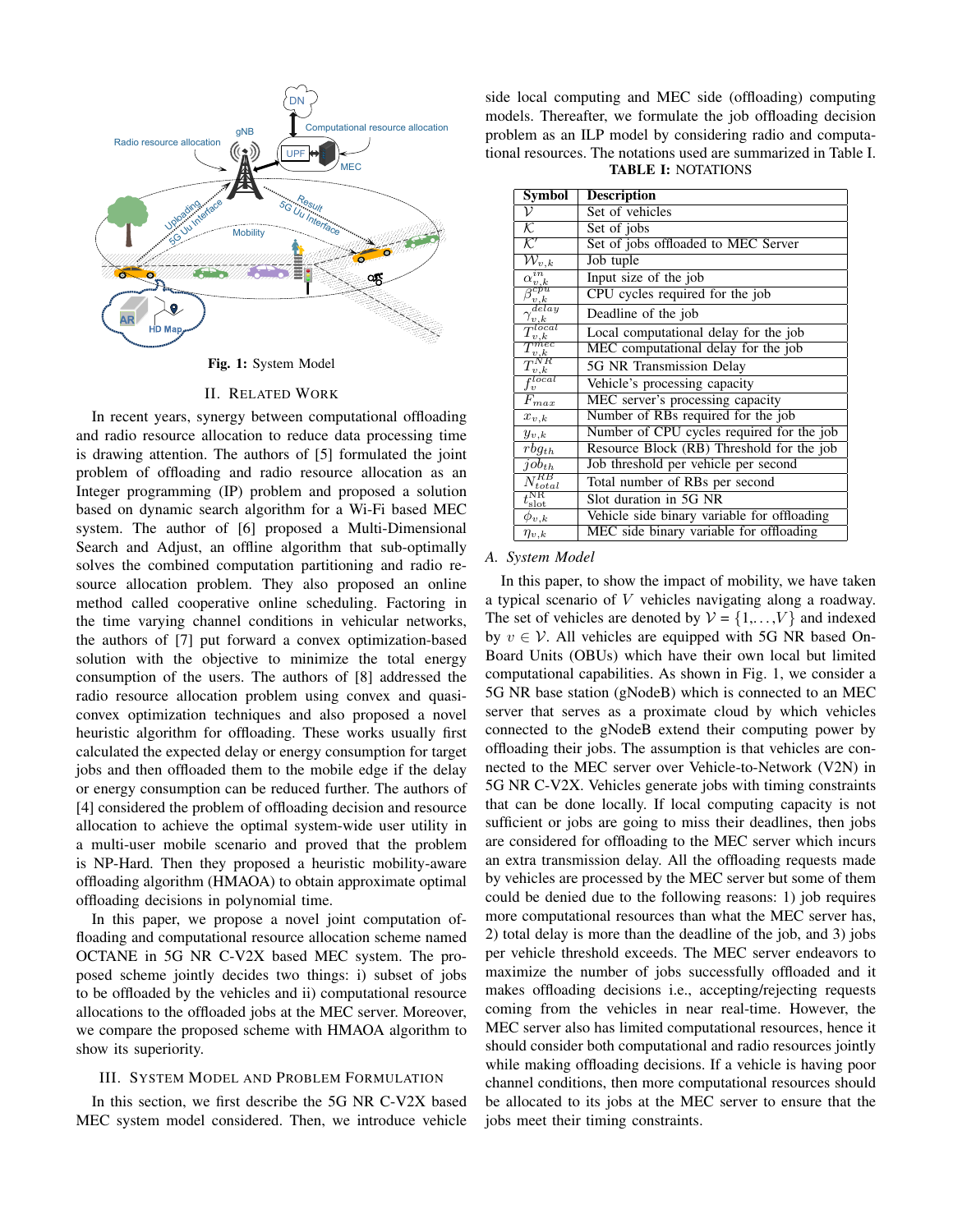#### *B. Computation Jobs and Data Arrival Models*

It is assumed that an instance of vehicular application is installed on the vehicles and at the MEC server. Let there be  $\mathcal{K}_v = \{1, \ldots, K\}$  jobs that are produced by a vehicle v  $(v \in V)$  at each t ms and indexed by  $k \in \mathcal{K}_v$ . Vehicle v has a computational job tuple  $\mathcal{W}_{v,k} = {\alpha_{v,k}^{in}, \beta_{v,k}^{cpu}, \gamma_{v,k}^{delay}}$ . Here  $\alpha_{v,k}^{in}$  is the size of the job's input data in KB and  $\beta_{v,k}^{cpu}$ is the number of CPU cycles required to complete the job.  $\gamma_{v,k}^{delay}$  is the deadline.  $\phi_{v,k}$  denotes the offloading decision taken by the vehicle.  $\phi_{v,k} = 1$  indicates that the job needs to be offloaded to the MEC server, while  $\phi_{v,k} = 0$  indicates that the job is executed locally. If a vehicle chooses to offload a job to the MEC server, a job request is sent to the MEC server before offloading the job. If response is positive from the MEC server, then the vehicle will offload the job else it is marked as rejected due to resource scarcity.

#### *C. Computation Model*

*1) Local Computation Model:* If  $\phi_{v,k} = 0$  (i.e., job is executed locally), then its computational delay is given by:

$$
T_{v,k}^{local} = \begin{bmatrix} \frac{\beta_{v,k}^{cpu}}{f_v^{local}} \end{bmatrix}
$$
 (1)

Where  $f_v^{local}$  is the local processing capacity (i.e., CPU clock frequency) of the vehicle v.  $T_{v,k}^{local}$  should be less than  $\gamma_{v,k}^{delay}$ ; otherwise the job needs to be checked for offloading to the MEC server by setting  $\phi_{v,k} = 1$ . Since the job processing result is much smaller than the input size of the job, we have not considered it in case of offloading [4].

*2) MEC Computation Model:* When a job is delegated to the MEC server, it allocates some CPU cycles to the job. Let  $y_{v,k}$  is the allocated CPU capacity for the job. Computational delay for the job to be executed remotely is given by:

$$
T_{v,k}^{mec} = \left[\frac{\beta_{v,k}^{cpu}}{y_{v,k}}\right]
$$
 (2)

#### *D. 5G NR Transmission Delay*

In order to calculate transmission delay in 5G NR, first we need to calculate number of Resource Blocks (RBs) that are required to offload a job to the MEC server. The required number of RBs can be calculated using this equation :

$$
x_{v,k} = 14 \times \left[ \frac{\alpha_{v,k}^{in} \times 1024 \times 8}{n_{\text{RE}}^{\text{NR}} \times n_{\text{nbpm}}^{\text{NR}}} \right]
$$
(3)

There are 168 Resource Elements (RE) in a resource grid (i.e., 14 OFDM symbols in time domain in one slot and 12 sub-carriers in frequency domain in one resource block) in 5G NR. Demodulation reference signal (DMRS) is used to estimate the channel state, which could take 16 REs (mapping type =A with 3 additional symbols). So for data transmission the number of REs available  $(n_{\text{RE}}^{\text{NR}})$  is reduced to 152 [9].  $n_{\text{nbpm}}^{\text{NR}}$  is the spectral efficiency corresponding to the chosen Modulation and Coding Scheme (MCS) value [10].

Transmission delay  $(T_{v,k}^{NR})$  is determined by:

$$
T_{v,k}^{NR} = \left[\frac{x_{v,k}}{n_{\text{RB-slot}}^{\text{NR}} \times (1 - \text{OH})}\right] \times t_{\text{slot}}^{\text{NR}}
$$
(4)

where  $(t_{\text{slot}}^{\text{NR}})$  is the slot duration.  $n_{\text{RB-slot}}^{\text{NR}}$  is the number of RBs given to a vehicle in a slot and OH is the uplink overhead  $(=8\%$  [11]).

## *E. Proposed ILP Model*

In this section, we formulate the joint problem of radio and computational resources for offloading decisions of jobs as an ILP model under the effect of mobility of vehicles in 5G NR based MEC system. The objective is to maximize the number of jobs admitted by the MEC server by taking care of fairness among vehicles and delay constraints of the jobs. The ILP model is formulated as follows:

$$
\mathcal{P}_{\text{MEC}} : \max \sum_{v=1}^{|\mathcal{V}|} \sum_{k=1}^{|\mathcal{K}'|} \eta_{v,k} \tag{5}
$$

subject to:

$$
C_{\text{MEC}}1: \sum_{v=1}^{|\mathcal{V}|} \sum_{k=1}^{|\mathcal{K}'|} x_{v,k} \times \eta_{v,k} \le N_{total}^{RB}, \forall v \in \mathcal{V}, \forall k \in \mathcal{K}'
$$
  
\n
$$
C_{\text{MEC}}2: \sum_{k=1}^{|\mathcal{K}'|} \eta_{v,k} \le job_{th}, \forall v \in \mathcal{V}
$$
  
\n
$$
C_{\text{MEC}}3: \sum_{v=1}^{|\mathcal{V}|} \sum_{k=1}^{|\mathcal{K}'|} y_{v,k} \times \eta_{v,k} \le F_{max}, \forall v \in \mathcal{V}, \forall k \in \mathcal{K}'
$$
  
\n
$$
C_{\text{MEC}}4: T_{v,k}^{NR} + T_{v,k}^{mec} \le \gamma_{v,k}^{delay}, \forall v \in \mathcal{V}, \forall k \in \mathcal{K}'
$$
  
\n
$$
C_{\text{MEC}}5: \eta_{v,k} \in \{0,1\}, \forall v \in \mathcal{V}, \forall k \in \mathcal{K}'
$$

The constraint  $C_{MEC}1$  ensures that the total radio resources required by the offloading jobs should not exceed maximum value  $N_{total}^{RB}$  of the 5G NR base station.  $C_{MEC}$  stands for job threshold per vehicle.  $C_{MEC}3$  ensures that total computational resources of the jobs should not exceed maximum CPU capacity of MEC,  $F_{max}$ . C<sub>MEC</sub>4 states that transmission delay and computational delay should not exceed job's deadline.  $C_{MEC}5$  indicates the binary variable for offloading decision.

#### IV. OCTANE: PROPOSED HEURISTIC SCHEME

Due to the computational complexity of the formulated ILP model in the previous section, we propose an online heuristic for joint computational offloading and resource allocation named OCTANE to solve the  $P_{MEC}$  problem in near realtime. OCTANE is given in Algorithm 1. It has  $\mathcal{O}(\mathcal{K}' \log \mathcal{K}')$ complexity iterative solution, which is put forward to solve the offloading decision problem by considering deadline, radio, and computational resources requirements of the jobs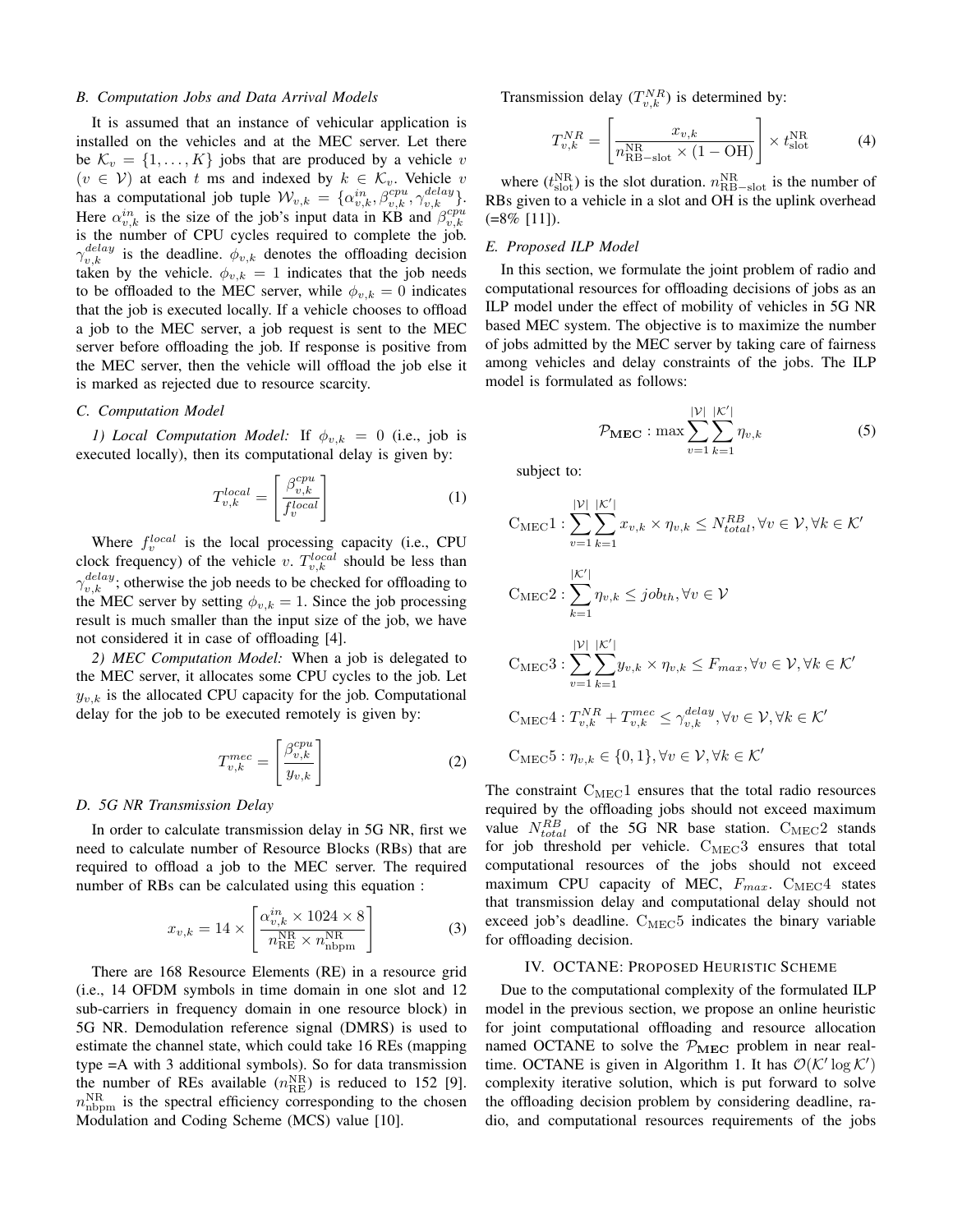of the vehicles. Further, to provide fairness among vehicles while job offloading, a Transport Block Size-based strategy (Algorithm 2) is proposed for the MAC layer which runs in accordance with the Maximum Rate (MR) scheduler while allocating TDMA symbols to the vehicles in the uplink.

OCTANE takes offloading requests from  $|V|$  vehicles for offloading jobs to the MEC system. It first sorts  $\mathcal{K}_v$  jobs for a vehicle  $v$  in ascending order of its job deadlines (i.e., each element k in the sorted list  $\mathcal{K}_v^{sort}$  has  $\gamma_{v,k}^{delay}$  less than or equal to  $\gamma_{v,(k+1)}^{delay}$ ). It makes  $|\mathcal{V}|$  iterations and calculates the maximum data transfer for a vehicle v in the next  $t_d$ ms by using 5G NR equation given in [11]. Next, it selects the maximum number of jobs and maintains fairness among vehicles. To do that, for each job in  $K^{sort}$ , it calculates the total delay  $T_{delay}$  (which comprises of  $T_v^{NR}$  and  $T_v^{mec}$ ) and admits a job which meets the job deadline,  $\gamma_{v,k}^{delay}$ . It maintains a  $job_{th}^{v}$  threshold for the number of admitted jobs per vehicle to maintain fairness among vehicles. Thereafter, it subtracts input data size  $\alpha_{v,k}^{in}$  from  $D_{max}$  of the vehicle and CPU cycles  $\beta_{v,k}^{\tilde{c}pu}$  from  $F_{max}$ .  $rb_{th}$  is the RB threshold given per job to calculate the delay of the job.

### Algorithm 1 OCTANE

inputs:  $V, K'$ output: Job Offloading Decision  $\mathcal{K}^{sort} \leftarrow \text{Sort } (\mathcal{K}'$ , *s.t.*  $\gamma_{v,k}^{delay} < \gamma_{v,(k+1)}^{delay}$ forall  $v \in V$  do if  $mcs_v \geq mcs_{th}$  then  $D_{max}^{v}$  ← MaxDataTransferPerVehicle( $mcs_v$ ) end end forall  $k \in \mathcal{K}^{sort}$  do  $T_{delay} \leftarrow \text{TotalDelayPerJob}(\mathcal{W}_{v,k}, rb_{th})$ if  $k \leq job_{th}^v$  &  $T_{delay} \leq \gamma_{v,k}^{delay}$  then if  $(F_{max} - \beta_{v,k}^{cpu}) \ge 0$  &  $(D_{max}^v - \alpha_{v,k}^{in}) \ge 0$  then OffloadJob(*1*) /\* request offloading \*/ else OffloadJob(*0*) /\* reject job \*/ end end end end

In 5G NR, TDMA-based scheduling is supported for uplink, in which symbols are assigned to vehicles and switching of beams is performed at the PHY layer. Algorithm 2 describes the allocation of symbols on the basis of current TBS values of the vehicles. TBS defines payload size, which passes between MAC and PHY layers of the 5G NR; TBS calculations are done by considering resource blocks, MCS, and numerology in 5G NR. In this strategy, we first calculate the maximum TBS. It creates the vehicle-symbol list which limits the number of symbols given per each vehicle by comparing the maximum TBS with the current TBS of the vehicle. The intuitive idea is to allocate more symbols to the vehicles with middle-level TBS values. Vehicles with higher-level TBS values will use higher MCS to send their data with fewer symbols. Vehicles

with lower-level TBS values will not be able to send that much data because of poor channel conditions. That is why we have allocated one symbol for the vehicles with high and low TBS values. At the MAC layer, MR scheduler prioritizes the vehicles having better channel conditions from the list of active vehicles and allocates appropriate number of symbols in the Uplink to vehicles using the vehicle-symbol list. The vehiclesymbol list changes at a granularity of running Algorithm 2.

## Algorithm 2 TBS Strategy

# input :  $V$ output: TDMA Symbol Allocation for Vehicles  $TBS_{max}$  = GetMaxTBSsize ( $mcs_{max}$ ) forall  $v \in V$  do  $TBS_v = \text{GetTBSsize}(mcs_v)$ if  $TBS_v \leq TBS_{max}/2$  &  $TBS_v > TBS_{max}/3$  then  $SymPerSlot_v = 2$ end if  $TBS_v > TBS_{max}/2$  then  $\mid$  SymPerSlot<sub>v</sub> = 1 end if  $TBS_v \leq TBS_{max}/3$  then  $SymPerSlot_v = 1$ end end

#### V. SIMULATION SETUP AND PERFORMANCE RESULTS

In this section, we first describe the simulation setup and then use the offloading success rate, offloading rate, and Jain's Fairness Index (JFI) as performance metrics to evaluate proposed heuristic solution along with the ILP model in different vehicular environments.



Fig. 2: Sequence Diagram of UdpOffloading Application.

#### *A. Simulation Setup*

The simulation scenario consists of a two-way Pembina Canada Highway segment of 250 meter length near Winnipeg which is served by a single 5G NR base station. Rapid Cellular Network Simulation Framework (RACE) [12] is used to generate vehicular traffic in the chosen highway segment. RACE uses cellular infrastructure dataset given by the Canadian organization of Innovation, Science and Economic Development  $(ISED)^1$  which includes Canadian cellular providers like Telus,

<sup>1</sup>https://sms-sgs.ic.gc.ca/eic/site/sms-sgs-prod.nsf/eng/h\_00010.html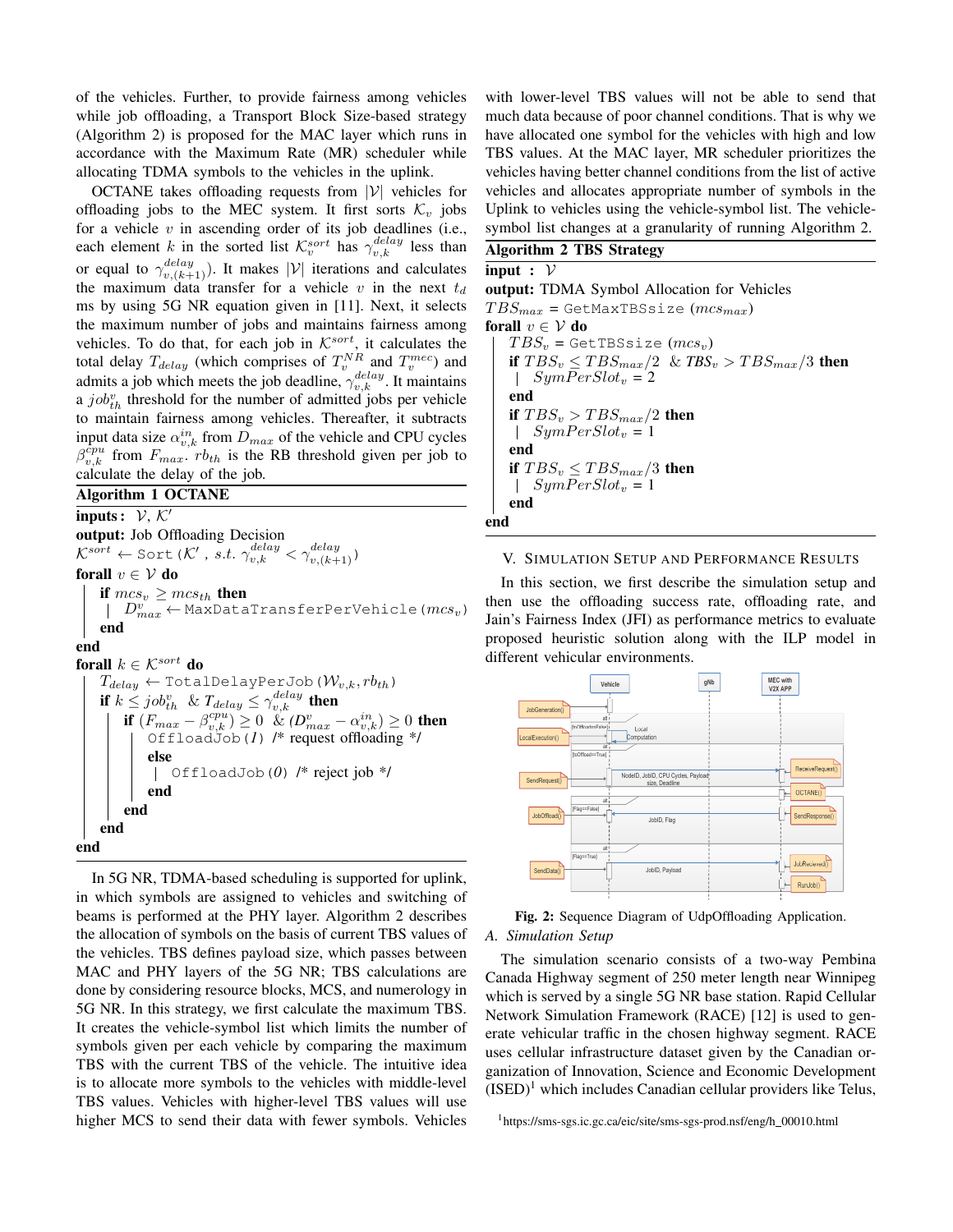Rogers, and Bell. RACE uses OpenStreetMap<sup>2</sup> to export maps and  $SUMO<sup>3</sup>$  for customized traffic generation. All simulation experiments are carried on the NS-3<sup>4</sup>. To realize 5G links for vehicles in the 5G NR-based MEC system, we used the 5G NR module [13] developed by Centre Tecnològic de Telecomunicacions de Catalunya (CTTC/CERCA).

In the simulated scenario, each vehicle generates different jobs related to HD Map like a collection of sensor data, sensor data analysis, and HD-map update [14]. Sensor data analysis is a compute-intensive job that needs to be offloaded to the MEC server over 5G NR. We developed a job offloading application named UdpOffloading, which is based on the Udp-Client-Server application of NS-3. The client application is deployed on vehicles, whereas the server application is deployed on the MEC server. The client application can be programmed to generate jobs with different input sizes, deadlines, and CPU cycle requirements at specified intervals. Vehicles can decide to send jobs to the MEC server or execute them locally. On the other hand, the MEC server receives requests from the vehicles in the coverage region of the 5G NR base station, and replies offloading decisions to the respective vehicles. The sequence diagram shown in Fig. 2 sketches the process of job offloading between vehicles and the MEC server over 5G NR. We use this UdpOffloading application to showcase the HD-map app. Herein, the latency of jobs are set according to 5GCAR deliverable [15] and other parameters are set according to [4] and [16] which are shown in Table II.

#### *B. Performance Results*

We compare the performance of proposed OCTANE with HMAOA [4] and ILP optimization model. The ILP model is solved using CPLEX solver. In this paper, we consider offloading success rate (OSR) as one of the key performance metrics. A job is treated as a success when it is offloaded to the MEC server and executed within its deadline. OSR is defined as the ratio of the number of successfully executed jobs by the MEC server to the total number of offloading jobs requests received by the MEC server. OSR is measured at the MEC server for different schemes in different vehicular scenarios. The offloading rate (OR) is another metric that we use. OR is the ratio of the number of jobs offloaded to the MEC server to the total number of requests received by the MEC server. The difference in OSR and OR is derived from the jobs which are offloaded but did not get successfully executed within their deadlines by the MEC server. This happens because of an increase in job offloading delay, for example, due to vehicles' poor channel conditions. If a vehicle decides to run a job locally, that job is excluded from OSR and OR calculations. Rejection rate is defined as the ratio of job requests rejected by the MEC server due to resource scarcity to the total number of requests received by the MEC server. Each simulation experiment is repeated for 10 seeds, and the results are presented with 95% confidence intervals.

<sup>4</sup>https://www.nsnam.org

TABLE II: Simulation Parameters

| <b>Parameter</b>                                  | Value                          |
|---------------------------------------------------|--------------------------------|
| Scenario                                          | Urban Macro Cell               |
| Number Of Vehicles $ V $                          | $10-25$                        |
| <b>Mobility Model</b>                             | <b>Krauss</b>                  |
| Average Vehicle Velocity $(V_{vel})$              | 20-80 kmph                     |
| 5G NR Base Station/Vehicle TX power               | $46/23$ dBm                    |
| <b>5G NR Base Station Antenna Pattern</b>         | Canadian dataset               |
| 5G NR Base Station Antenna Tilt                   | $15^{\circ}$                   |
| 5G NR Base Station/Vehicle                        | $25 \text{ m} / 1.5 \text{ m}$ |
| Antenna Height                                    |                                |
| <b>Carrier Frequency</b>                          | $6$ GHz                        |
| Channel Model                                     | 3GPP, LoS                      |
| Channel Condition                                 | Line-Of-Sight                  |
| Channel Bandwidth                                 | $30$ MHz                       |
| 5G NR Numerology $\mu$                            | 1                              |
| <b>CPU Clock Frequency Of</b>                     | 80 GHz                         |
| MEC server $(F_{max})$                            |                                |
| Vehicle's CPU Clock Frequency $(f_v^{local})$     | 2 GHz                          |
| Number of Jobs per Vehicle $(K)$                  | [1,2]                          |
|                                                   | Mean: 6 Kbytes                 |
| Input Size of the job $(\alpha_{v,k}^{in})$       | Variance: 10 Kbytes            |
|                                                   | Bound: 5 Kbytes                |
| CPU cycles required per job $(\beta_{v,k}^{cpu})$ | $[4,140]$ Mcycles              |
| Deadline of job $(\gamma_{v,k}^{delay})$          | $[100, 150]$ msec              |
| Resource Block Threshold per Job $(rbg_{th})$     | 1000 RB                        |
| Job Threshold per Vehicle                         | 12                             |
| per second $(job_{th}^v)$                         |                                |
| Interval For Maximum data transfer                | 100 msec                       |
| per vehicle $(t_d)$                               |                                |
| Job generation per vehicle $t$                    | 0.1 Seconds                    |
| $MCS$ Threshold $mcs_{th}$                        | 5                              |

*1) Effect of number of vehicles:* In Fig. 3, we show the variation in the offloading success rates (OSR) of the three schemes (OCTANE, ILP model, and HMAOA) by varying number of vehicles from 10 to 30 by keeping the average velocity of vehicles fixed at 60 kmph. Here, we observe that as the traffic load tends to increase, OSR begins to decrease for all the schemes under study. It is because more number of offloading requests coming to the MEC server increase the contention for computational resources at the MEC server as well as radio resources in 5G NR. Our proposed scheme OCTANE performs better than that of HMAOA for various densities of vehicles and comes close to ILP model. HMAOA, OCTANE and ILP model offer an ensemble average OSR of 57%, 75%, and 77%, respectively. In Fig. 4, job rejection rate is plotted by varying number of vehicles. The average job rejection rates of HMAOA, OCTANE and ILP model are 28.8%, 2.4%, 2.15%, respectively.

*2) Effect of velocity of vehicles:* To study the effect of velocity of the vehicles on OSR, we varied the average velocity of vehicles using acceleration and speed factor parameters of vehicles in SUMO and used these traces in NS-3 experiments. As shown in Fig. 5, increase in the average velocity of the vehicles leads to reduction in OSR for all the schemes under study. Here, ILP optimally selects the jobs, thereby achieving the highest OSR. In comparison, other schemes exhibit a drift from the optimal solution. With increase in velocity of vehicles, channel quality estimates become increasingly

<sup>2</sup>http://www.openstreetmap.org/

<sup>3</sup>http://www.sumo.dlr.de/userdoc/SUMO.html